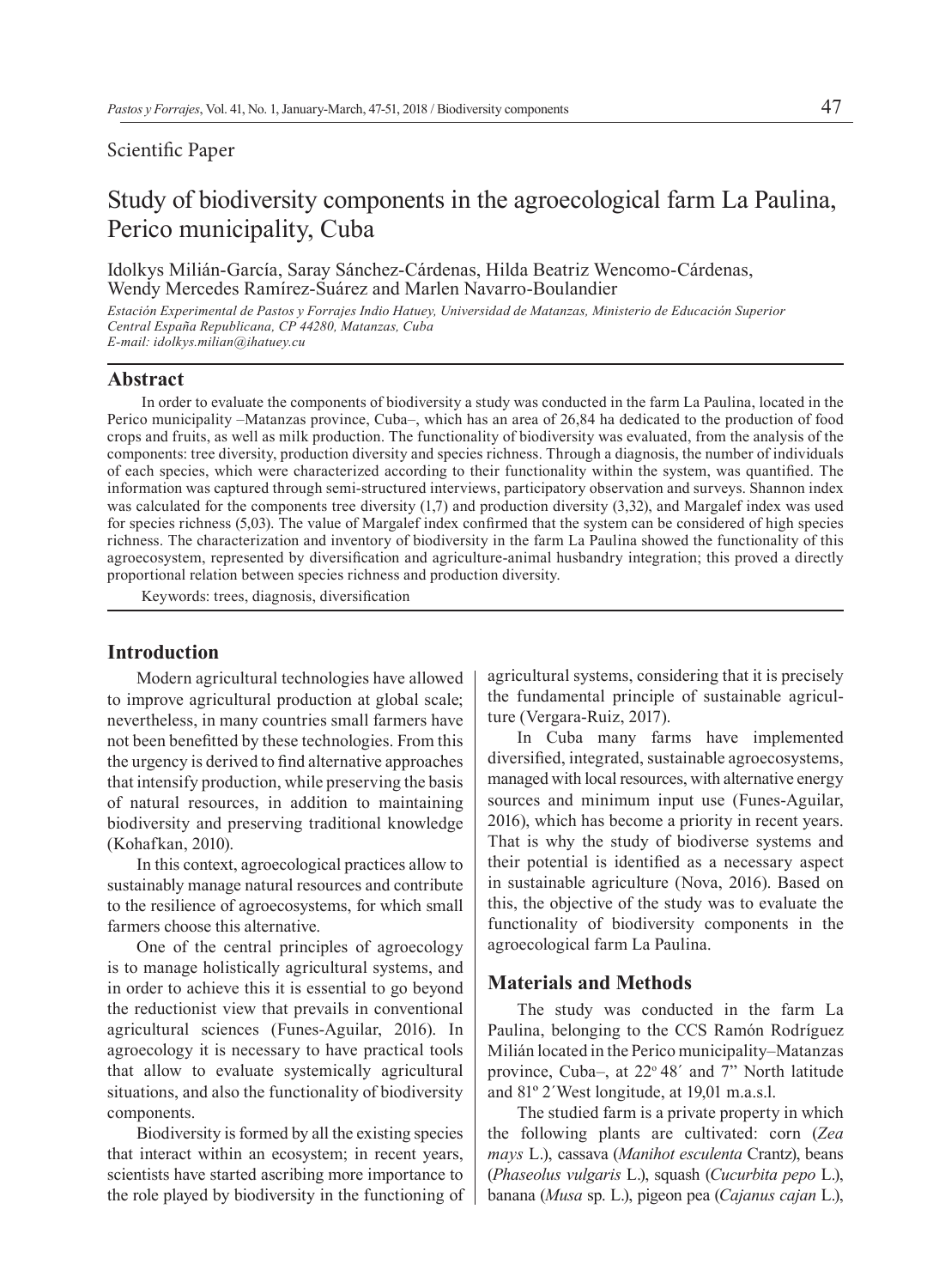garlic (*Allium sativum* L.) and peanut (*Arachis hypogaea* L.). In it practices such as crop rotation, polycropping and cover crops, are used. It is also dedicated to cattle milk production.

The selection criteria to identify the farm object of study were the following: historical information, time of exploitation, biodiversity, use of traditional agroecological practices, productivity level, strategies in the rational use of natural and local resources, and its link to different innovation and local development projects.

The owner is the farmer José Antonio Hernández Navarro, who is 43 years old. The total labor force is five persons, two men and three women, who along with two children integrate a family nucleus of seven people.

A design of analysis of diversity indexes was taken as guide (fig. 1) elaborated by Salmón-Miranda *et al* (2012), in order to study diversity in the agroecosystem.

The diagnosis of the farm was carried out from many periodical visits, participant observation, and structured and semi-structured interviews. An inventory was made of all the species present in the agroecosystem, and the number of individuals per tree, crop and animal species was quantified; in addition, an analysis was made of land and water availability, labor force, housing conditions and the main limitations of the place.

For the interpretation of the results the ECOFAS methodology, recommended by Funes-Monzote (2009), was used.

Table 1 describes the formulas used for the calculation of species diversity in the system.

For the calculation of Shannon and Margalef indexes, described in the ECOFAS methodology by Funes-Monzote (2009), the number of species and individuals was characterized and quantified during 2015-2016.

The different functions of agrodiversity were identified according to the data obtained.

### **Results and Discussion**

Table 2 shows the diversity of trees present in the farm per species and purpose; in the inventory 8 143 individuals were quantified, represented in 14 families. *Rutaceae* was the most represented family, with four species of the *Citrus* genus; nevertheless, the ones belonging to the *Fabaceae* family prevailed. Four fundamental uses of trees also stood out, which showed the general function of these species in the agroecosystem. In this regard, it should be



Figure 1. Model of analysis of the indicators.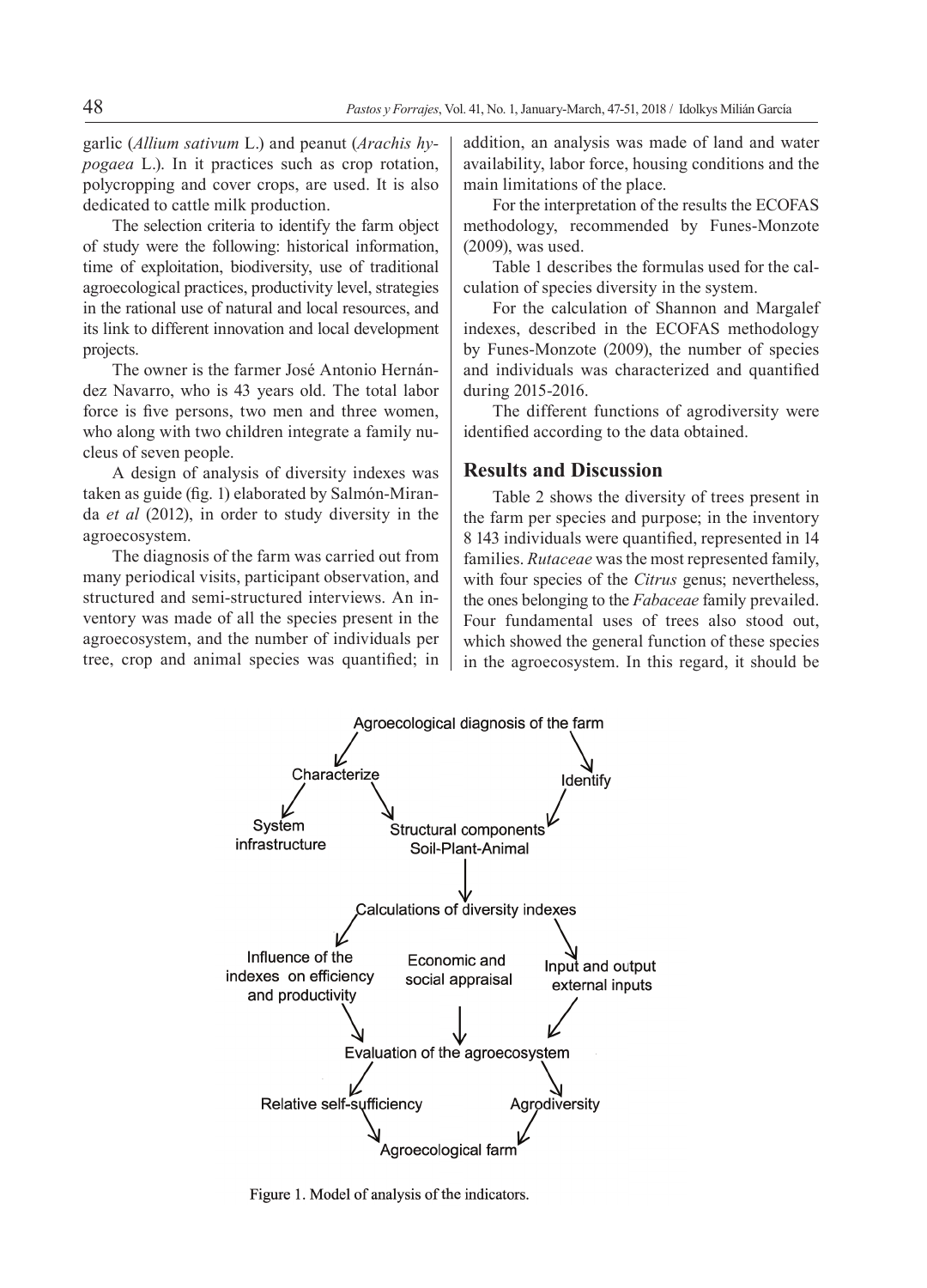| Indicator         | Unit                | Calculation method                                                                                                                                                                                                                     |
|-------------------|---------------------|----------------------------------------------------------------------------------------------------------------------------------------------------------------------------------------------------------------------------------------|
| Species richness  | Margalef index (IM) | Includes crop, tree and domestic animal species<br>$MI = (S - 1)/LnN$<br>Where:<br>S: total number of species<br>N: total number of individuals of all the species, and includes<br>animals, crops, fruit and forestry trees           |
| Species diversity | Shannon index (H)   | Includes the total production of each agricultural or animal<br>husbandry product and total of the system<br>$H = \sum (Pi/P) \log (Pi/P)$<br>Where:<br>S: number of products<br>Pi: production of each product<br>P: total production |
| Tree diversity    | Shannon index (H)   | Includes number of species of fruit, timber trees and living posts<br>$H = \sum (ni/N) \log (ni/N)$<br>Where:<br>S: number of tree species<br>Ni: number of individuals of each species<br>Ni: total number of individuals             |

Table 1. Evaluated biodiversity indicators.

Table 2. Most representative species in the studied system.

| Tree              | Use                       | Scientific name                   | Family        | Quantity |
|-------------------|---------------------------|-----------------------------------|---------------|----------|
| Avocado           | Fruits                    | Persea americana Mill             | Lauraceae     | 70       |
| Cherry            | Fruits                    | Prunus cerasus L.                 | Rosaceae      | 18       |
| Cherimoya         | Fruits                    | Annona cherimolla Mill            | Annonaceae    | 20       |
| Coconut           | Fruits                    | Cocos nucifera L.                 | Arecaceae     | 200      |
| Soursop           | Fruits                    | Annona muricata L.                | Annonaceae    | 35       |
| Mamoncillo        | Fruits                    | Melicoccus bijugatus Jacq.        | Sapindaceae   | 35       |
| Mandarin orange   | Fruits                    | Citrus reticulata Blanco          | Rutaceae      | 20       |
| Mango             | Fruits                    | Mangifera indica L.               | Anacardiaceae | 30       |
| Sweet orange      | Fruits                    | Citrus sinensis Osbeck            | Rutaceae      | 25       |
| Sour orange       | Fruits                    | Citrus aurantium L.               | Rutaceae      | 30       |
| Grapefruit        | Fruits                    | Citrus paradisi Macfad            | Rutaceae      | 25       |
| Copperwood        | Timber                    | Bursera simaruba L.               | Burseraceae   | 285      |
| Ouickstick        | Timber                    | Gliricidia sepium Jacq.           | Fabaceae      | 70       |
| Ateje             | Timber                    | Cordia alliodora Ruiz & Pay.      | Boraginaceae  | 250      |
| Cuban mahogany    | Timber                    | Swietenia mahagoni L. Jacq.       | Meliaceae     | 70       |
| Cuban cedar       | Timber                    | Cedrela odorata L.                | Meliaceae     | 25       |
| Blue mahoe        | Timber                    | Talipariti elatus Sw.             | Malvaceae     | 25       |
| Royal palm        | Timber                    | Roystonea regia Kunth             | Arecaceae     | 200      |
| American basswood | Timber                    | Tilia americana L.                | Malvaceae     | 40       |
| Spanish elm       | Timber                    | Cordia gerascanthus Ruiz & Pav.   | Boraginaceae  | 40       |
| Leucaena          | Living post               | Leucaena leucocephala Lam de Wit. | Fabaceae      | 6 0 0 0  |
| Mulberry          | Living post               | Morus alba L.                     | Moraceae      | 20       |
| Mexican sunflower | Living post<br>and forage | Tithonia diversifolia Hemsl       | Asteraceae    | 610      |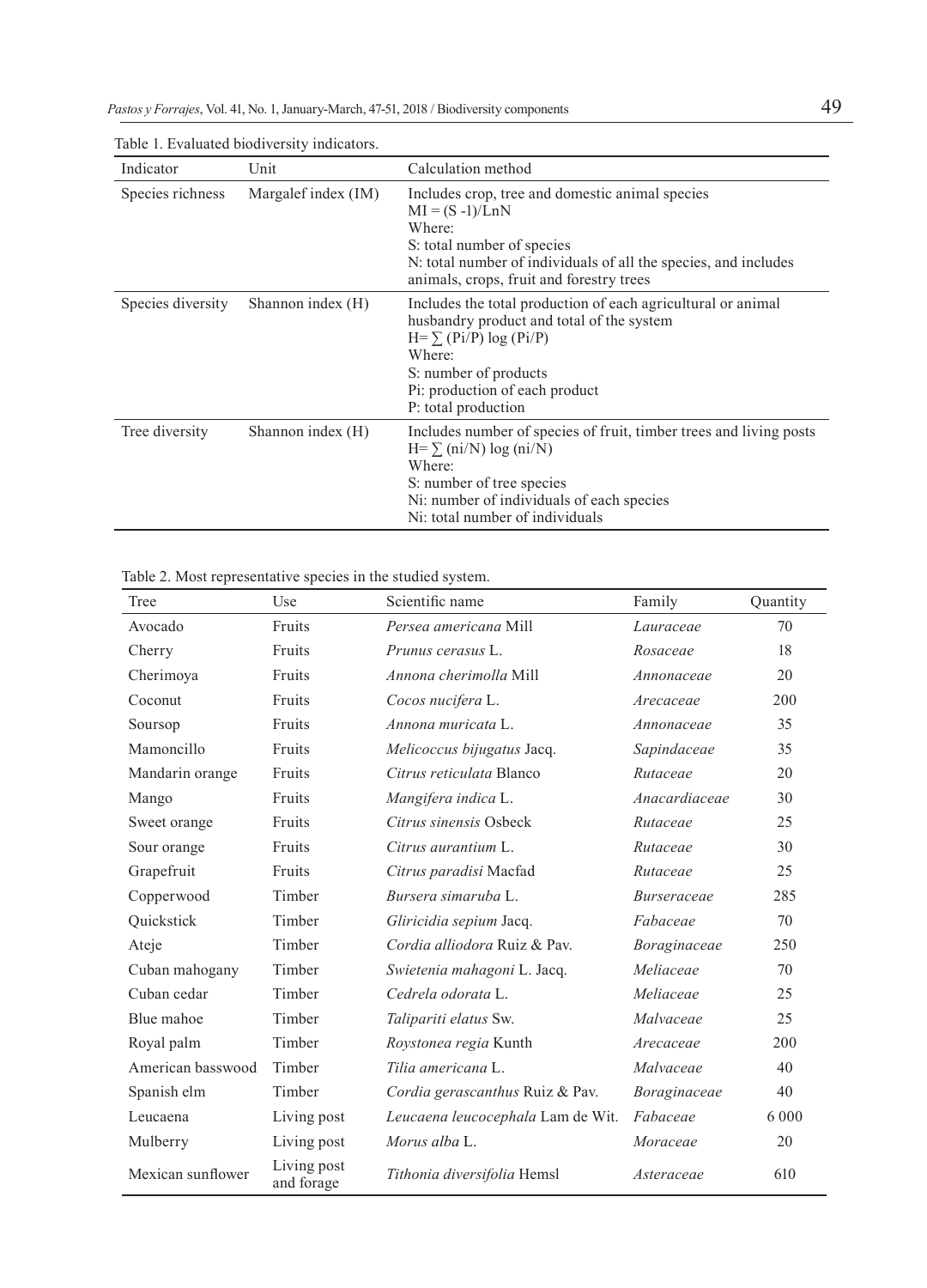emphasized that most of these trees were used as living posts and that there was a large variety of plant species which guaranteed part of the feed of the animals in the farm.

These results coincide with the ones obtained by Salmón-Miranda *et al*. (2012) when evaluating the components of biodiversity in an agroecological farm, who reported, in addition to the melliferous species, groups of plants represented by living posts, timber and fruit trees.

Farmers prefer to keep species that can offer multiple important economic functions in the farm, which coincides with the report by Russo (2015). In this sense, it is known that the predominance of trees and abundant vegetation allows high floristic diversity, which depends on the origin of the tree (remnant, natural regeneration or planted), density, distribution and management practices by the farmer.

Multipurpose trees provide shade, contribute forage and fruits, fix atmospheric nitrogen, recycle nutrients, lower the market cost, preserve and improve the soil and herbaceous vegetation, protect the hydric potential of the place and serve as habitat to the wild fauna (Salmón-Miranda, 2011).

It is valid to state that some forage tree and shrub species, besides producing an enormous amount of forage, show good nutrient balance and can reduce the dependence on imported inputs for livestock feeding.

The analyzed indicators of biodiversity are closely related to two of the largest environmental problems associated to agricultural monocrop models that the Cuban State has identified: biodiversity loss and deforestation, as stated by Salmón-Miranda (2011).

When evaluating the diversity indexes, it was obtained that the Shannon index for tree diversity (number of individuals per species, abundance) was 1,7 (table 3) and it was within the established range (1,5-3,5), which means that the species diversity in the farm was acceptable.

The tree diversity indicator plays an important role in the system diversification and has a positive effect on its productivity concerning energy and protein yields. On the other hand, trees exert an important role on the multi-functionality of goods and services they provide in the agroecosystem.

The data obtained through the Shannon-Wiener index showed the effect of management on diversity, besides indicating uniformity in the species distribution. Similar results were reported by López-Hernandez *et al*. (2017). Species diversity is a characteristic that shows the structure and distinguishes one community from another, for which it also receives the name species heterogeneity.

Production diversity [combination of the number of products or tree species (diversity) with the yield per product] was within the established range (1,5-3,5); however, its increase can improve food self-sufficiency, as well as lead to an increase of energy and protein production in the system. Such results confirm the potential of integrated animal husbandry and agriculture systems, essential to face the productive limitations of tropical regions (Funes-Aguilar *et al.*, 2001) and the urgent environmental, economic and social limitations of sustainable agricultural development (Vera-Pérez, 2011).

When comparing the values obtained by Funes-Monzote (2009) and Blanco *et al*. (2014), it can be observed that they are similar to the ones in this research, because the former obtained 1,7 and 2,0 in integrated farms, and the latter reported 1,6 and 2,16 when using an intervention model implemented for the transition from animal husbandry farms to sustainable agroenergetic ones; these results could have been due to the marked influence exerted on these farms by the actions of projects executed by the EEPF-IH (PIAL and BIOMAS-CUBA).

The Margalef index had a value of 5,03 (table 3), considered as good, result that coincides with the report by Blanco (2014) and which ratifies the high diversity of the farm under study. This also showed the balance between the number of species present in the evaluated system and the number of individuals per species, in which an accelerated increase of the crops was observed.

In this context, López-Hernández *et al.* (2017) determined the composition and diversity of tree species in Mexico and obtained species richness values (1,35) lower than the ones found in the farm under study, which proved the high diversity in it. On the other hand, the value of Margalef index re-

Table 3. Performance of the agroecological and productivity indicators of the farm.

| Indicator                  | Unit           | Production system |
|----------------------------|----------------|-------------------|
| Tree diversity index       | Shannon index  | 1.7               |
| Production diversity index | Shannon index  | 3,32              |
| Species richness           | Margalef index | 5.03              |